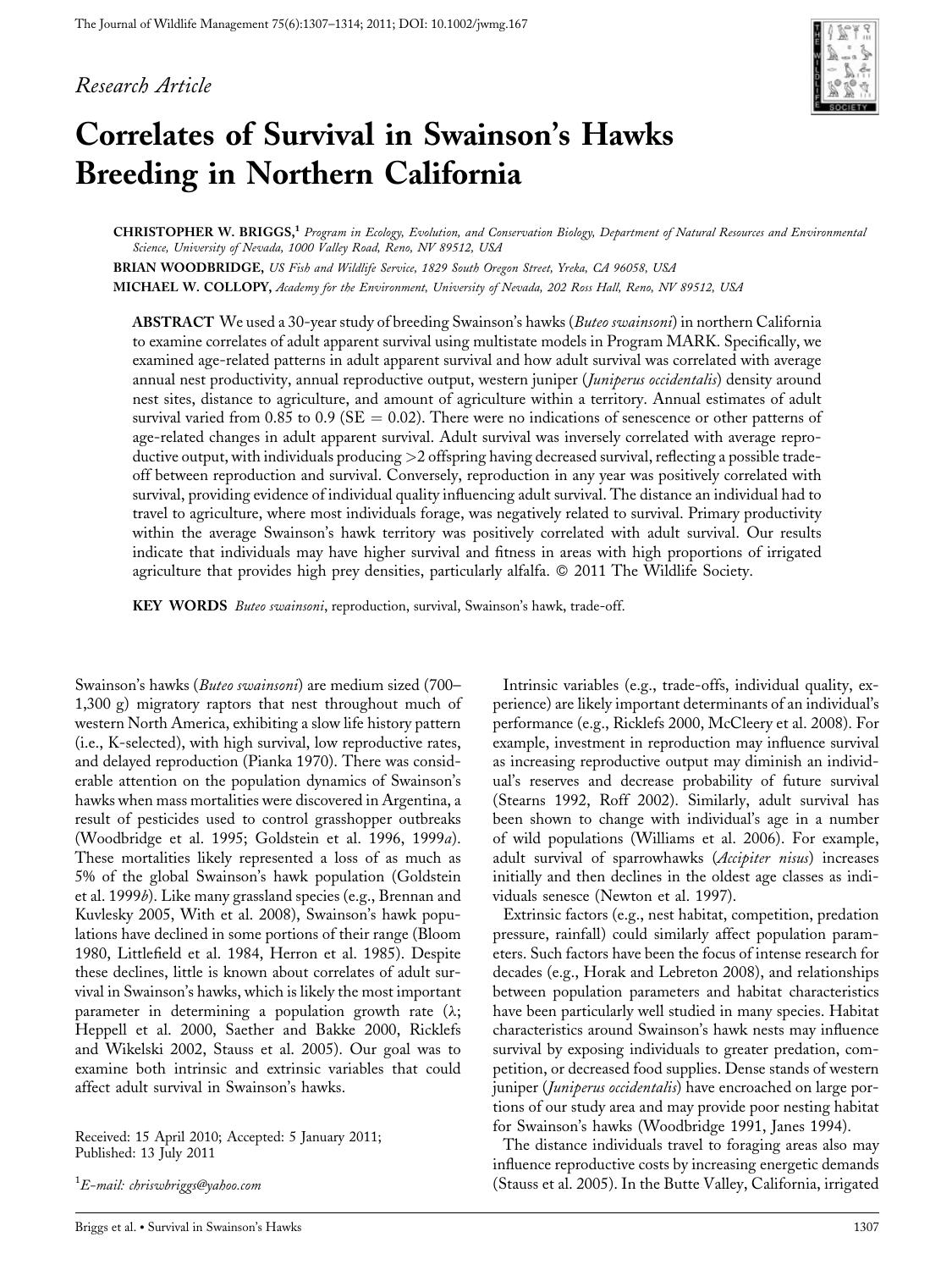alfalfa (Medicago sativa) is the predominate crop type and is highly favored for foraging by Swainson's hawks due to high prey densities (Woodbridge 1991, Whisson et al. 1999, Brown et al. 2008). Irrigation of alfalfa keeps small mammal densities consistent between years. Our objectives were to 1) examine age-related changes in apparent survival in Swainson's hawks and 2) identify other covariates of adult apparent survival of Swainson's hawks.

# STUDY AREA

We conducted our study in the Butte Valley in north central Siskiyou County, California, USA (415 km<sup>2</sup>; 41° 49'N, 122° 0'W). Butte Valley was part of the Basin and Range Physiographic Province, and its soils, topography, and vegetation were typical of this province (Franklin and Dyrness 1973). Butte Valley ranged from 1,280 m to 1,340 m in elevation and was approximately 415  $km^2$  (Woodbridge 1991). Climate was typical of the mountain west, with warm, dry summers and cold, snowy winters. Mean annual precipitation during our study was 33.1 cm, ranging from 23.0 cm to 50.0 cm (C. Cheyne, Klamath National Forest, unpublished data).

Vegetation in the Butte Valley consisted of approximately 21% sagebrush steppe, 22% juniper woodland, and 55% agricultural land (Woodbridge 1991). Irrigated alfalfa was the primary crop type in the valley. Grains comprised most of the other crops, with potatoes, strawberries, carrots, and green onions composing a smaller fraction, depending on the year. Large concentrations of Belding's ground squirrels (Spermophilus beldingi) and voles (Microtus spp.) occurred in some agricultural types, notably irrigated alfalfa. Densities of up to 296 ground squirrels/ha have been estimated in the study area (Whisson et al. 1999), providing an abundant prey source for Swainson's hawks. Low prey densities outside the study area likely explained a much lower density of nesting Swainson's hawks outside the study area (Woodbridge 1991). Therefore we focused our efforts in Butte Valley and neighboring Red Rock Valley (41 $^{\circ}$  45' 42"N, 121 $^{\circ}$ 48' 22"W).

# **METHODS**

# Data Collection

Surveys for Swainson's hawks began in Butte Valley in 1979. From 1979 to 1986 survey effort was focused on areas in and around the Butte Valley National Grasslands, about 35% of the current study area. We trapped and marked breeding adults with unique plastic numeric color bands to individually identify each bird; we banded nestlings with United States Geological Survey (USGS) metal bands. We trapped adult hawks using a dho-gaza with a great-horned owl (Bubo virginianus) lure (Bloom et al. 1992) or bal-chatri with a mouse or sparrow lure. In 1987, we expanded surveys to include the entire valley floor and neighboring Red Rock Valley to attempt to provide a complete census of the local breeding population (hereafter, population). We defined the population as including any individual breeding within the Butte or Red Rock Valleys and we monitored the population

intensively through the late 1990s. Survey effort varied from 1999 to 2009 because of variation in the number and experience of field technicians, however, the high visibility of the hawks permitted observation of most marked adults. Each year, we attempted to read all color bands within the study area. Whenever possible we also read USGS aluminum bands for individuals without color bands if individuals could not be trapped. Despite our attempts to census the entire population there were likely nests that were not located each year because of private land restrictions or because nests failed early in the nesting season (Mayfield 1961).

We observed adults during the breeding season for signs of mating behavior (e.g., undulating flight, copulation, nest building). We surveyed the valley floor by truck and by foot from mid-April through August. High road densities, facilitated by the agricultural nature of the valley, allowed us to conduct much surveying from vehicles, which reduced disturbance to breeding pairs. Once we identified pairs we observed them until we located nest sites or the individuals were lost (e.g., by soaring too high). We monitored traditional sites until we found a nest or until investigators were confident that there was no activity at the site. We did not approach nest trees until at least a week after the mean hatching date (16 Jun) to reduce the potential for chilling eggs or nest abandonment (Woodbridge 1991). We recorded the number and approximate age of nestlings whenever possible; we banded nestlings when they reached approximately 3 weeks of age. We recorded nest sites on 1-m resolution digital ortho-quarter quadrangles (DOQQs) and later input them into a Geographic Information System (GIS; ArcMAP, version 9.0). All procedures were approved by the Institutional Animal Care and Use Committee at the University of Nevada, Reno (IACUC approval no. 00115).

# Data Analysis

We began by investigating age-related changes in adult apparent survival. Therefore we limited the first analysis to individuals originally banded as nestlings and later returned to the study population as breeders. Several individuals lost color bands during the study, violating one of the assumptions of Cormack–Jolly–Seber models. Loss of color bands may cause individuals to disappear from the sample, unless recaptured, negatively biasing apparent survival estimates. Therefore we used multistate models as implemented in Program MARK (Burnham and White 1999) to account for loss of plastic color bands (Brownie et al. 1993, Conn et al. 2004). We first investigated age-related changes in adult apparent survival using a total of 3 states, 2 breeding states and an unobservable nonbreeding state. The first breeding state was for individuals with a unique color band in addition to the USGS aluminum band, which allowed ready individual identification. The second breeding state was for individuals that had lost the color band and would likely have lower encounter probability (i.e., probability of reading a band or trapping an individual). We used the MLogit link to constrain the 2 breeding states transition probabilities (i.e., probability that an individual loses a color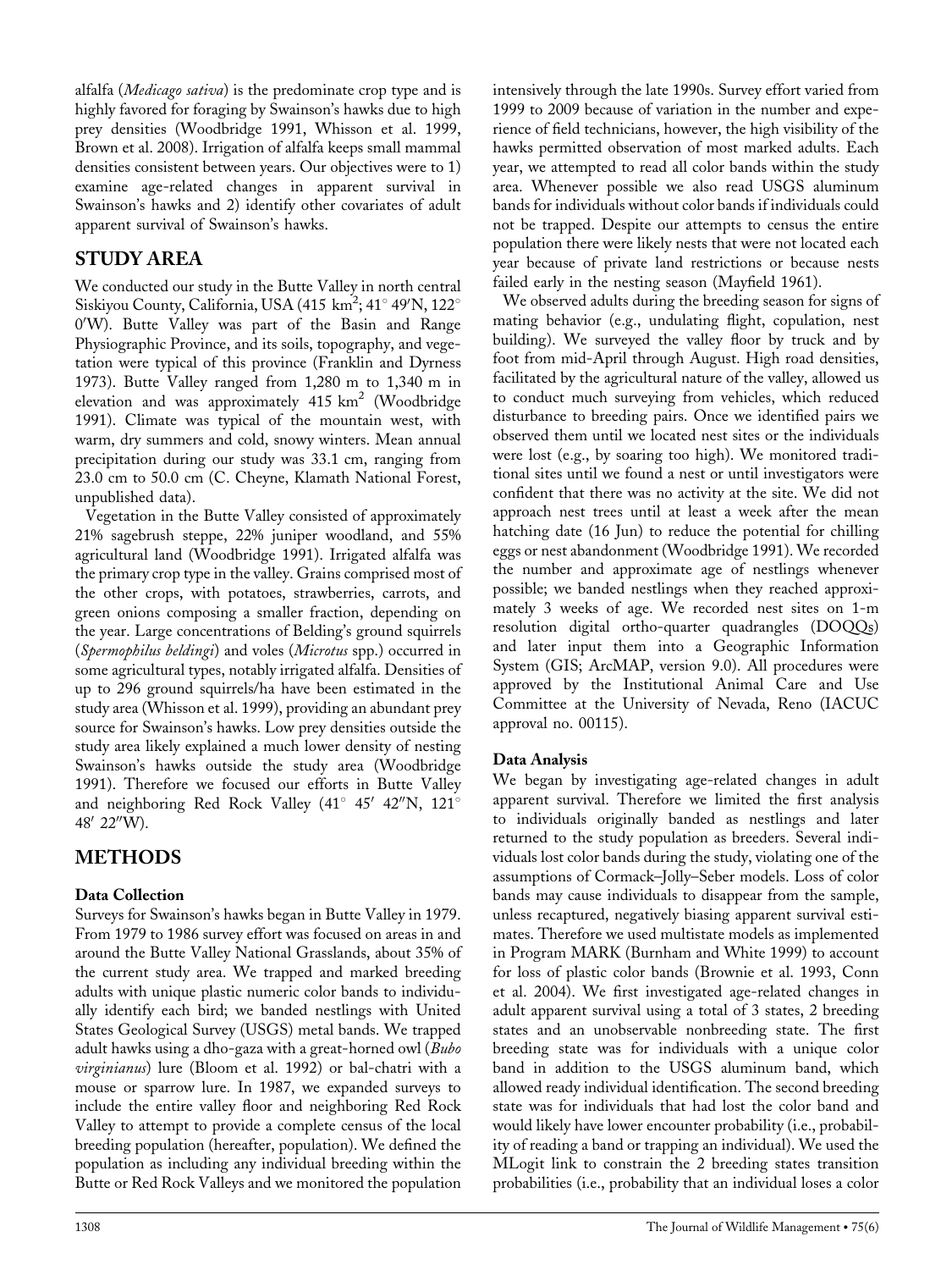band or is recaptured and given a second color band) to equal one. Our third state was an unobservable nonbreeder state for individuals prior to being recruited into the breeding population. Nonbreeders were individuals banded as nestlings and transitioned to breeders once they returned to the study area to breed; we considered them breeders once we observed them defending territories, mating, or nest-building. Once we considered them a breeder they could not transition back to a nonbreeder (i.e., we set transition probability from breeder to nonbreeder to zero). Although it is possible that an individual may have bred elsewhere prior to arrival in our study area, we cannot assess the likelihood of this occurring. As most breeders were trapped using a dho-gaza and great-horned owl, trapping of transient (i.e., individuals that were just moving through the study area) or floaters (i.e., individuals that were not breeding on the study area) was minimal. However, because we were not likely to capture transient or breeder individuals, we could not include them in the analysis and they did not affect our results. We identified with a mate or offspring those individuals trapped away from the nest on a bal-chatri style trap (Bloom et al. 1992) to ensure they were associated with a given nest. We constrained survival to 1.0 for the first 2 years, as we saw no marked individual in the study area before age 2 years, and individuals needed to survive until at least that point to be included in the analysis. We first modeled transition probability as a function of individual age, with constant recruitment after 6 years.

Next we modeled encounter probability. First, we set encounter probability of nonbreeding individuals to zero, as we only observed breeding individuals within the study area. Encounter probability differed between the 2 breeding states to account for differences in detection rates due to differential survey efforts between years. We classified survey effort into 3 categories based on number and experience of technicians: incomplete, moderate, and intense. During incomplete surveys (i.e., 1979–1986) we surveyed only a portion of the valley, minimizing the number of territories and color banded adults being monitored. We allowed for variation with sex, time, survey effort, and interactions of these variables. We also examined correlates with juniper density around the nest site to determine if individuals nesting in less open (i.e., less conspicuous) habitats would have decreased detection rates.

For adult apparent survival we examined models of time, age, and linear and quadratic trends in both age and time. We also grouped age in 2- to 5-year intervals to obtain more precise statistical estimates of parameters. We selected models using Akaike Information Criterion adjusted for small sample sizes  $(AIC_c, Akaike 1973)$ , and we used sums of weights for all models containing each parameter to evaluate evidence for each term (Burnham and Anderson 2002).

Once we modeled the effects of known-aged individuals, we examined apparent survival of all adults trapped in Butte Valley using multistate models in Program MARK. We used multistate models again to account for loss of color bands. We calculated transition probabilities for individuals transitioning from having a color band to not having a color band and the transition probability from not having a color band (after having previously had a color band) to getting a color band (i.e., the probability of being retrapped). We modeled transition probability first and selected the most parsimonious model. We examined sex, age of the color band, and time since losing the color band to determine if age of the band played a role in its loss. We modeled encounter rates in the same manner as the previous model.

Once we optimized transition probability and encounter rate, we examined variation in adult apparent survival. We allowed apparent survival to vary by sex, year, state, and interactions with all covariates. We also used linear and quadratic temporal trends in year to account for previously described declines in apparent survival during the mid-1990s in association with pesticide-induced mortality events in South America (Briggs 2007).

For each year we input nest locations into ArcView 9.0 and calculated several variables from grayscale 1-m resolution digital ortho-quarter quads (DOQQs), including number of junipers within a 25-m radius of the individuals nest sites, average distance to agriculture, and average area of agriculture within 500 m of an individual's nest site. We chose 500 m from the nest site, as this was the estimated average territory size in our study area based on nearest-neighbor distances (Woodbridge 1991). We measured juniper density using Feature Analyst (Visual Learning Systems 2002) on the DOQQs. Feature Analyst is a trainable GIS program that iteratively selects features based on parameters the user sets. We buffered nest sites and used Hawth's Analysis Tools in ArcGIS 9.0 to count the number of junipers within a 25-m radius of the nest site. We manually digitized agricultural areas using 1-m resolution DOQQs. We did not identify differences between agricultural types due to the lack of temporal resolution of the DOQQs. Although there has been limited expansion of agriculture within the study area (C.W. Briggs, University of Nevada, Reno, unpublished data), change appears to be limited to 2 areas of the valley and would affect only 4–5 territories out of >100 observed in the last several years of the study.

We also used average annual nest productivity (AANP) of an individual from all known breeding attempts and number of fledglings produced each year by each individual. We calculated AANP for each individual for all years we observed it, and AANP was simply the average known fledgling output of an individual. If an individual's nest was not located in a given year, we gave it the mean AANP for that year for each time varying covariate ( $n = 19$ ). By giving missing individuals the mean number of fledglings for a year we ensured that those individuals whose nests we did not locate could not overly influence our estimates of the influence of reproduction on apparent survival (i.e., provide a conservative estimate of reproduction on apparent survival). In contrast, the number of fledglings produced each year was a time-varying covariate in our model reflecting the reproductive output for each year we observed the individual.

We included the covariates iteratively, creating models with a combination of each variable, until we discovered the most parsimonious model. We used AIC adjusted for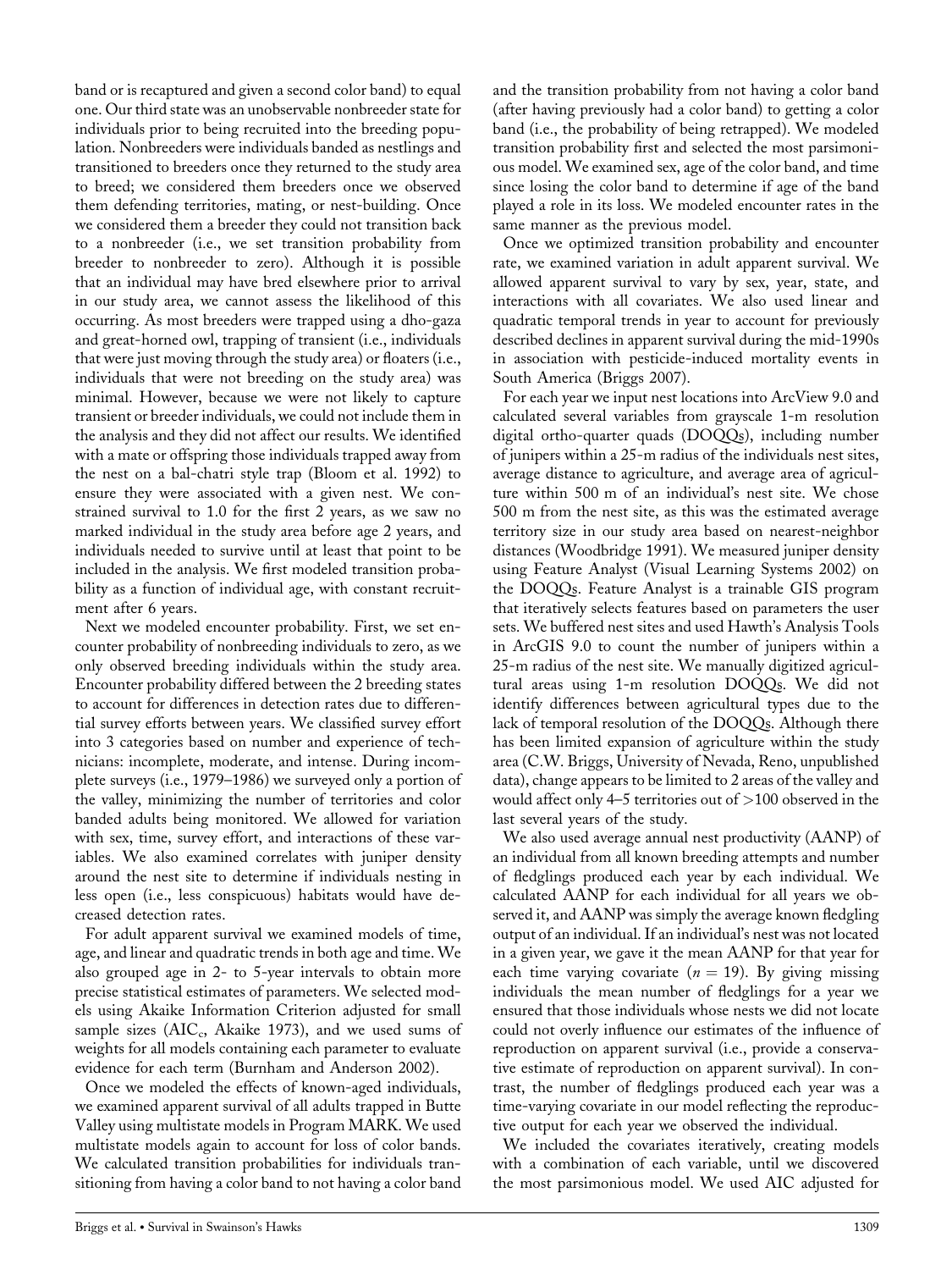small sample sizes and overdispersion (i.e.,  $QAIC<sub>c</sub>$ ) to rate candidate models and create model weights representing the relative likelihood of each candidate model (Burnham and Anderson 2002). We considered models with the lowest QAIC<sub>c</sub> to be best supported (Burnham and Anderson 2002). We calculated model weights to provide an index of likelihood for each candidate model. We can assess the relative strength for each model term (e.g., sex) by summing the weights of all models containing a particular term to calculate each terms relative importance (RI). We used Program U-Care (Choquet et al. 2005) to examine problems with overdispersion in the data (ĉ, Pradel et al. 2005). Testing for overdispersion ensures that the dataset meets the assumptions of equal survival and resight ability among groups in mark-recapture data. A  $\hat{c}$  of  $>$ 1 indicates there are problems with overdispersion, and adjustments should be made.

#### RESULTS

From 1979 to 2009, we trapped and marked 310 breeding adults ( $M = 159$ ,  $F = 151$ ); 21 were known to have lost a color band. We observed 40  $\pm$  4.0 nesting attempts over the course of the study, with the number of nests found generally increasing linearly over the course of the study (Briggs 2007) from 6 in 1979, 31 in 1987 when we began the census to 86 in 2009. The oldest individual observed was 24 years old (Houston 2005), and we observed individuals an average of 4.2  $\pm$  0.2 years. Average annual nest productivity was  $(\bar{x} \pm \text{SE})$  1.05  $\pm$  0.04 (range 0.0–4.0), and annual reproduction ranged from  $0.42 \pm 0.12$  in 2000 to  $2.04 \pm 0.16$  in 1994. There was no evidence of overdispersion in the dataset of known-aged individuals. Based on our analysis of knownaged individuals there was no evidence for changes in agerelated apparent survival ( $n = 95$ , sum of model weight,  $RI = 0.001$ , Table 1) or for differences in apparent survival between the sexes ( $RI = 0.001$ ). Instead, models indicating trends in apparent survival were the most parsimonious models ( $RI = 0.999$ , Table 1), therefore we did not examine age in models of the entire population. Encounter rate was best predicted by survey effort.

Apparent survival of the study population changed during the study, ranging from  $0.85$  to  $0.90$  (SE = 0.02), corre-

sponding to what has been previously reported (Briggs 2007). Again, there were no differences between sexes in apparent survival ( $RI = 0.001$ ). The dataset of all trapped adults showed some evidence of being overdispersed, and we adjusted  $\hat{c}$  to 1.1 to account for the overdispersion. All top ranked models contained both linear and quadratic trends to account for decreased apparent survival in the mid-1990s (Table 2). Encounter rates varied with survey effort for both states. Among color-banded individuals, encounter rates ranged from 100% during early years of the study, when there were fewer individuals to locate and only part of the study area was trapped, to  $67.6\% \pm 4.7\%$  when we conducted moderate surveys. Among individuals that lost their color bands, encounter rates varied from  $4.6\% \pm 1.8\%$  in years of incomplete surveys, to 30.2%  $\pm$  6.0% during years of intense surveys. Juniper density was not related to encounter rates.

Transition probability from being color-banded to losing the color band was lower in the first year after they received a band  $(14.4\% \pm 7.8\%)$  than in subsequent years  $(28.5\% \pm 2.6\%; \text{ RI} = 0.998)$ . There also was evidence that recapture of the individual (i.e., transition from unbanded to banded again) was constant at  $13.8\% \pm 2.0\%$ .

All top models contained linear and quadratic trends in apparent survival to account for previously described patterns in adult apparent survival (Briggs 2007). Average annual nest productivity (mean  $1.05 \pm 0.79$  fledglings/year) and its quadratic were strong predictors of apparent survival ( $RI = 1.0$ ) and  $RI = 1.0$ , respectively; Table 1). As AANP increased past 2 fledglings/year, model-averaged apparent survival was negatively impacted (Fig. 1). In contrast, the number of fledglings produced per year was positively correlated with model-averaged apparent survival (Fig. 2).

Distance to agriculture (487 m  $\pm$  53 m) and the amount of agriculture  $(0.20 \text{ km}^2 \pm 0.02 \text{ km}^2)$  around a nest site were important predictors of apparent survival ( $\text{RI} = 0.67$ ) and 0.84, respectively). Distance to agriculture was negatively correlated with apparent survival (Fig. 3). Amount of agriculture within a territory was positively correlated with apparent survival (Fig. 4). There was slight evidence for lower apparent survival in areas of high juniper density  $(RI = 0.13).$ 

Table 1. Model selection for models of adult apparent survival from known-aged Swainson's hawk individuals ( $n = 95$ ), Butte Valley, California, 1979–2009 calculated using multistate models in Program MARK.

| Model                     | $\triangle$ QAIC <sub>c</sub> <sup>a</sup> | w:   | Model likelihood | $L^{\mathcal{F}}$ |
|---------------------------|--------------------------------------------|------|------------------|-------------------|
| $T^{\rm d}$ + $T^{\rm 2}$ | 0.0                                        | 0.97 | 1.00             |                   |
| $\tau$                    | 7.0                                        | 0.03 | 0.12             |                   |
|                           | 13.9                                       | 0.0  | 0.00             |                   |
| Age $4^e$<br>Age $3^f$    | 20.3                                       | 0.0  | 0.00             | 14                |
| Null                      | 56.2                                       | 0.0  | 0.00             |                   |

<sup>a</sup>  $\triangle QAIC_c$ , difference between the quasi-likelihood version of Akaike's Information Criterion of a model and the best performing model.<br><sup>b</sup>  $w_i$ , Akaike model wt.<br><sup>c</sup> K, no. of parameters used in the model.<br><sup>d</sup> T, annua same survival estimate).

 $^{\rm f}$  Age 3, survival models accounting for age of individual is binned in 4-yr increments (i.e., individuals with ages 3–5 yr, 6–8 yr, etc. are constrained to the same survival estimate).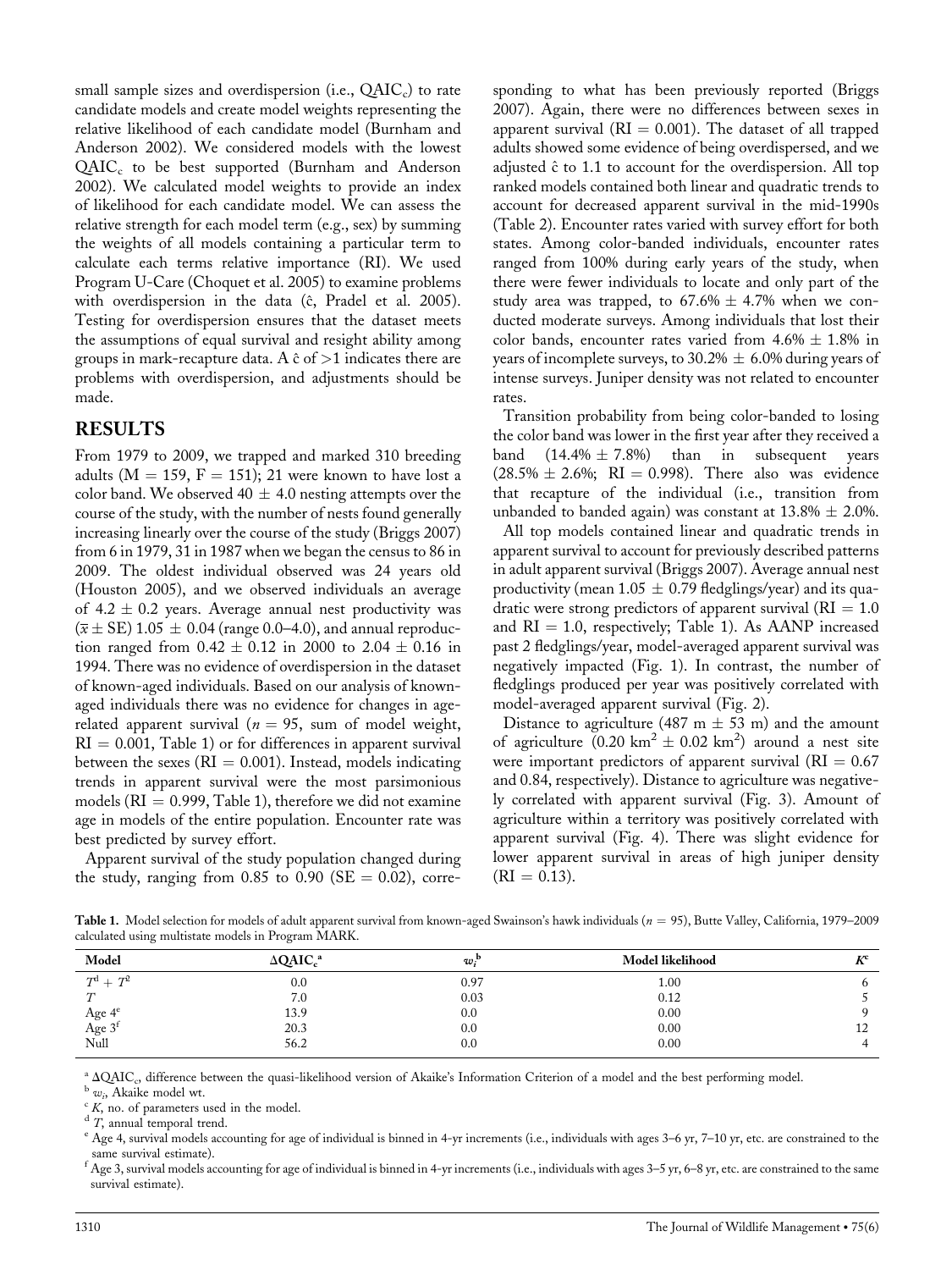Table 2. Representative models for multistate models of apparent annual survival from marked Swainson's hawk individuals ( $n = 310$ ), Butte Valley, California from 1979 to 2009 calculated using multistate models in Program MARK. Recapture probability was related to survey effort and whether an individual had a color band. All models listed contain linear and quadratic annual temporal trends previously described (Briggs 2007).

| Model                                        | $\triangle QAIC_c^a$ | $w_i^{\mathrm{b}}$ | Model likelihood | $K^{\rm c}$ |
|----------------------------------------------|----------------------|--------------------|------------------|-------------|
| $AANPd + AANP2 + AgAe + AgDt + annualRSg$    | 0.00                 | 0.37               | 1.00             | 18          |
| $AANP + AANP2 + AgA + annualRS$              | 0.29                 | 0.32               | 0.87             | 17          |
| $AANP + AANP2 + AgA + AgD + Junh + annualRS$ | 2.06                 | 0.13               | 0.36             | 19          |
| $AANP + AANP2 + AgD + annualRS$              | 2.34                 | 0.12               | 0.31             | 17          |
| $AANP + AANP2 + AgD + AgD2 + annualRS$       | 4.32                 | 0.04               | 0.12             | 18          |
| $AANP + AANP2 + AgA + AgD + annualRS$        | 8.46                 | 0.01               | 0.01             | 16          |
| Null                                         | 53.95                | 0.00               | 0.00             | 13          |
| Jun                                          | 55.97                | 0.00               | 0.00             | 14          |

<sup>a</sup>  $\triangle QAIC_c$ , difference between the quasi-likelihood version of Akaike's Information Criterion of a model and the best performing model.<br><sup>b</sup>  $w_i$ , Akaike model wt.<br><sup>c</sup> K, no. of parameters used in the model.<br><sup>d</sup> AANP ind

<sup>e</sup> AgA, amount of agriculture within a 500-m radius of the nest site.

f AgD, distance from a nest site to the nearest agricultural field.

<sup>g</sup> annualRS, time-varying covariate of number of offspring produced in a given year.

h Jun, juniper count within 25 m of the nest site.

# DISCUSSION

We did not expect to see a strong trade-off between annual reproduction and adult apparent survival because of the aforementioned life history trade-offs and because



Figure 1. Relationship between model averaged apparent annual adult survival rate and average annual nest productivity of Swainson's hawks  $(n = 310)$  in Butte Valley, California, 1979–2009 calculated using multistate models in Program MARK.



Figure 2. Relationship between model averaged apparent annual adult survival rate and year-specific nest productivity of Swainson's hawks ( $n = 310$ ) in Butte Valley, California, 1979–2009 calculated using multistate models in Program MARK.

Swainson's hawks demonstrate brood reduction (Pilz and Seibert 1978; Bechard 1983). Therefore individuals would only produce the number of chicks they could afford to provision based on the resources available. However, our results provide evidence that although a few high-quality



Figure 3. Relationship between apparent annual adult survival rate and distance from an individual's nest to the nearest agricultural field of Swainson's hawks ( $n = 310$ ) in Butte Valley, California, 1979–2009 calculated using multistate models in Program MARK.



Figure 4. Relationship between model averaged apparent annual adult survival rate and amount of agriculture (km<sup>2</sup>) within the average territory of Swainson's hawks ( $n = 310$ ) in Butte Valley, California, 1979–2009 calculated using multistate models in Program MARK. Average territory size was 785,000 m<sup>2</sup> (Woodbridge 1991).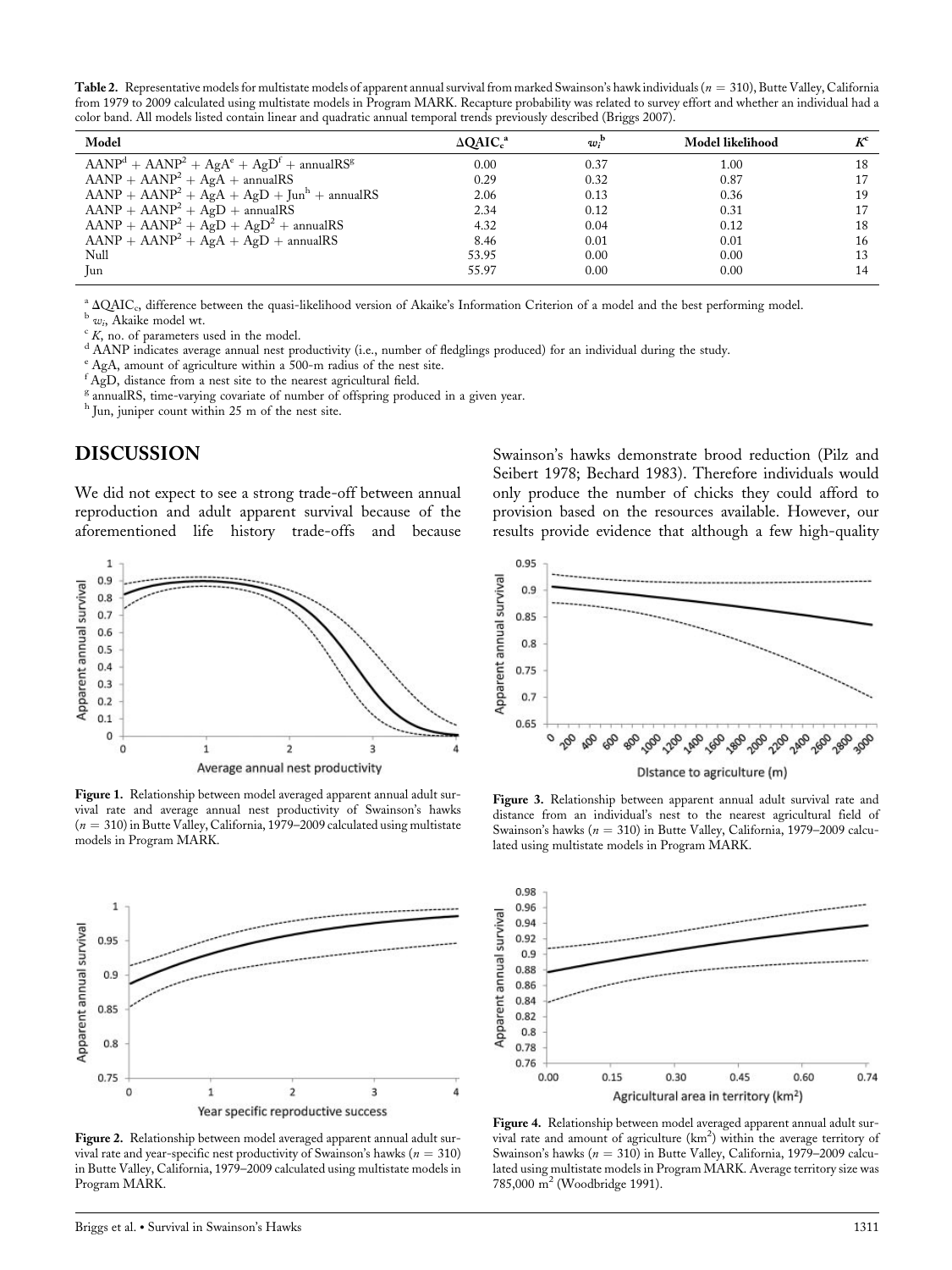individuals are capable of producing more offspring over time (e.g., 30% of individuals produce 65% of all fledglings produced; Briggs 2007), there are tradeoffs between reproduction and apparent survival at the population level. We found that AANP of an individual was a strong predictor of apparent survival; increasing nest productivity >2 fledglings/ year on average was associated with decreased apparent survival. Although there was little variation in apparent survival associated with producing between zero and 2 fledglings per year, there was a steep decline in apparent survival associated with producing an increased number of fledglings. As a long-lived species, Swainson's hawks should maximize apparent survival at the expense of current reproduction (Stearns 1992). Individuals that consistently fledge  $>2$  offspring appear to experience a trade-off in the form of decreased apparent survival. Based on these results we would expect for individuals to maximize longevity, and therefore reproductive value, average reproduction to be approximately 2 fledglings per year on average (Fig. 1). If individuals produce substantially more than 2 fledglings per year on average apparent survival starts dropping rapidly. Interestingly, the average number of fledglings produced when a nest successfully produces offspring is 2.01 across all the years of our study. However, this number is likely dependant on average prey resources found within the population. In contrast to AANP, annual reproduction was positively correlated with apparent survival, providing evidence for individual quality (Fig. 2). We define individual quality as individuals with higher fitness, either due to higher intrinsic survival rates, increased reproduction, or some combination that allows for increased reproduction over an individual's lifetime. Those individuals that can produce a high number of fledglings are likely individuals in good territories with high prey abundance, incurring low costs for increasing reproduction. Although 2 offspring per reproductive attempt seems to be the cut-off in our study area, this may change depending on habitat characteristics. For example, in areas with lower prey abundance or availability, breeding individuals may not be able to produce at such high rates without incurring survival costs.

Annual trade-offs between reproduction and survival has been observed experimentally in several species (e.g., Dijkstra et al. 1990, Daan et al. 1996, Golet et al. 1998). Increasing reproductive costs appears to reduce future survival and could reduce fitness in long-lived species (Stearns 1992). However, to our knowledge average nest productivity over an individual's lifetime has not been examined in relation to survival. Annual reproduction in any given year may not limit apparent survival because when prey is abundant individuals may not experience long-term costs when producing  $>2$ young. However, consistently producing >2 offspring would likely result in individuals experiencing poor conditions in a temporally variable environment. Therefore, our measure of AANP may reflect individuals that overproduce during years of poor prey abundance and incur reproductive costs that subsequently influence apparent survival. Unfortunately we cannot assess the number of nestlings initially produced in a given nest attempt and any possible brood reduction

because we often did not check nests until chicks were several weeks old to avoid researchers causing nest abandonment.

Juniper density around the nest site was not strongly correlated with apparent survival. Individuals nesting in areas of high density juniper did not have a lower apparent survival probability, indicating that potential increases in competition (Janes 1994) or predation did not negatively affect apparent survival. This lack of a correlation should not be interpreted to mean that encroachment of junipers in sagebrush dominated systems has no effect on population dynamics of Swainson's hawks, as juniper woodland provides poor foraging opportunities and is rarely used by foraging individuals (Woodbridge 1991).

Both distance to agriculture and amount of agriculture in a territory were good predictors of apparent survival for Swainson's hawks. Swainson's hawks in our study area forage primarily in agricultural areas, notably alfalfa, and will travel up to 10 km to forage in alfalfa fields (Woodbridge 1991). Individuals that nested farther from agriculture had decreased nest success (Fig. 3), suggesting that the further individuals had to travel to capture prey the greater the energetic costs incurred. Alternatively, individuals that nested farther from agriculture may have been competitively excluded from the best foraging areas by other nesting Swainson's hawks or red-tailed hawks (Buteo jamaciensis). Similarly, the amount of agriculture in a territory was positively correlated with annual apparent survival (Fig. 4). Increased agriculture (particularly alfalfa) likely provides increased foraging opportunity and capture success, allowing individuals to spend less time foraging and more time engaged in activities that enhance survival (e.g., caloric intake, resting, ectoparsite removal).

Despite these observed relationships, we were unable to separate the effects of individual quality from any of our habitat variables. Individuals of poorer quality may be relegated to territories that are farther from foraging areas or have less high quality foraging habitat. Therefore the observed relationships between apparent survival and agriculture may be caused by competition among individuals of varying quality rather than costs associated with reproduction. Future work is needed to determine if reproductive costs or individual quality is driving these patterns.

We found no evidence of senescence or other age-related apparent survival differences in apparent survival of adult Swainson's hawks, in contrast to some other long-term studies of birds (e.g., Newton et al. 1997). However, the long-lived nature of Swainson's hawks and our small sample sizes of known-aged individuals may limit our ability to detect changes in survival of the oldest age classes. Additionally, our study occurred for only a few years longer than the oldest known Swainson's hawk (Houston 2005), meaning that few individuals have been able to reach the oldest age classes. In fact, in the 2010 field season, we observed 3 additional individuals as breeders that tied the longevity record for Swainson's hawks (C. Briggs, unpublished data). Therefore further study may be necessary to adequately address questions of senescence.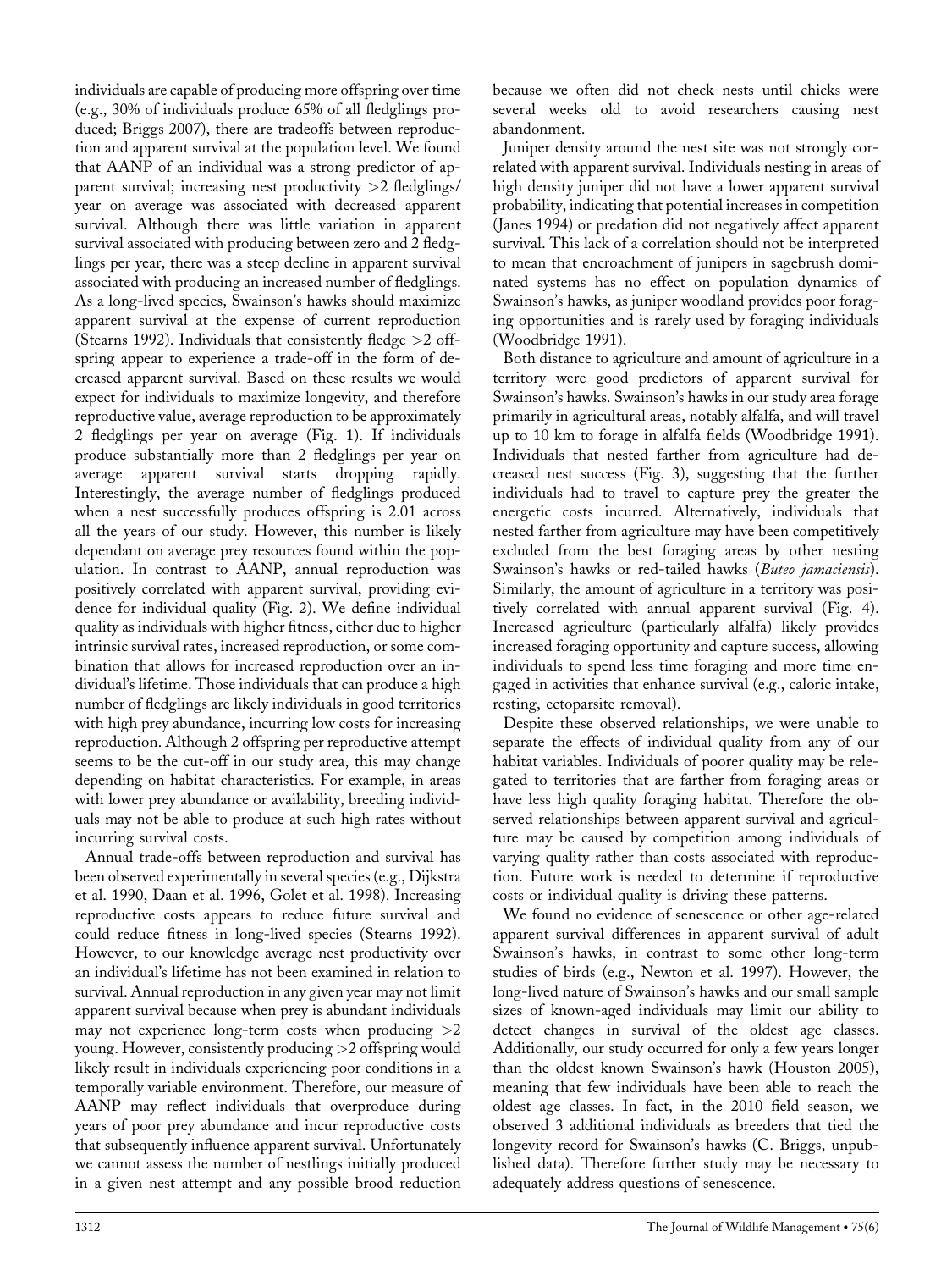We note that as with all studies of apparent survival it is impossible to determine the number of individuals that moved from the study area. However, our results provide evidence of high adult apparent survival in Swainson's hawks, and are similar to those previously reported for an Alberta population of Swainson's hawks (survival  $= 0.843$ ; Schmutz et al. 2006). There was one sighting of a breeding individual moving from Red Rock Valley to Butte Valley during the study, a movement of 13.25 km. However, we have no information on movement rates outside the study area. It has long been known that emigration from the study population will bias survival estimates low. Therefore lower reproduction may be correlated with lower apparent survival if breeding failure is correlated with an individual's propensity to move to a new territory and subsequently leave the study area.

# MANAGEMENT IMPLICATIONS

Swainson's hawks are listed as threatened in California and experienced as much as a 90% decline from 1900 to 1979 (Bloom 1980). With multiple threats, such as agricultural conversion (Estep 1989, Brown et al. 2008, Swolgaard et al. 2008) and development of wind energy it is prudent to provide estimates of apparent survival from healthy populations. As the population in our study area expanded during our study (Briggs 2007), it can provide a reasonable baseline for managers assessing California Swainson's hawk populations. Although enhancing survival of buteos may be difficult, it is still likely the most important demographic parameter controlling the growth of this population (Saether and Bakke 2000). Changing land-use practices within the study area and in many parts of California, particularly conversion to row crops and other poor foraging habitat, has the potential to limit recovery of Swainson's hawk populations in California (Brown et al. 2008). Therefore modeling of species that nest in agricultural matrices needs to account for not only changes due to management action, but also need for potentially shifting agricultural markets.

#### ACKNOWLEDGMENTS

We thank the dozens of technicians who have assisted with data collection over the 30 years of the study. We also thank the landowners of our study area, without whose support this study would not be possible. Particularly, we thank Prather Ranch and DonLo Ranch LP for access and guidance. The United States Forest Service, California Department of Fish and Game, and University of Nevada (UNR), Reno Graduate Student Association and Ecology, Evolution, and Conservation Biology (EECB) program provided financial and logistical support. Finally, the UNR EECB peer review group, J. S. Sedinger, K. Titus, and one anonymous reviewer provided valuable feedback and comments on earlier drafts of this manuscript.

# LITERATURE CITED

Akaike, H. 1973. Information theory as an extension of the maximum likelihood principle. Pages 267–281 in B. N. Petrov and F. Csaki, editors. Second international symposium on information theory. Akademiai Kaido, Budapest, Hungary.

- Bechard, M. J. 1983. Food supply and the occurrence of brood reduction in Swainson's hawk. Wilson Bulletin 95:233–242.
- Bloom, P. H. 1980. The status of Swainson's hawks in California. Pages 42. California Department of Fish and Game Federal Aid in Wildlife Restoration Project, Sacramento, USA.
- Bloom, P. H., J. L. Henckel, E. H. Henckel, J. K. Schmutz, B. Woodbridge, J. R. Bryan, R. L. Anderson, P. J. Detrich, and T. L. Maechtle. 1992. The dho-gaza with great horned owl lure: an analysis of its effectiveness in capturing raptors. Journal of Raptor Research 26:167–178.
- Brennan, L. A., and W. R. Kuvlesky, Jr. 2005. North American grassland birds: an unfolding conservation crisis? Journal of Wildlife Management 69:1–13.
- Briggs, C. W. 2007. Survival and nesting ecology of Swainson's hawks in Butte Valley, CA. Thesis, University of Nevada, Reno, Reno, USA.
- Brown, J. L., C. W. Briggs, and M. W. Collopy. 2008. Swainson's hawk nesting habitat and patterns of expected land-use change. Great Basin Birds 10:16–25.
- Brownie, C., J. E. Hines, J. D. Nichols, K. H. Pollock, and J. B. Hestbeck. 1993. Capture-recapture studies for multiple strata including non-Markovian transitions. Biometrics 49:1173–1187.
- Burnham. K. P., and D. R. Anderson, 2002. Model selection and inference: a practical information-theoretic approach. Second edition. Springer-Verlag, New York, New York, USA.
- Burnham, K. P., and G. C. White. 1999. Program MARK: survival estimation from populations of marked animals. Bird Study 46:120– 138.
- Choquet, R., A. M. Reboulet, J. D. Lebreton, O. Gimenez, and R. Pradel. 2005. U-CARE 2.2 User's Manual. Centre for, UMR 5175, CNRS, Monpellier, France.
- Conn, P. B., W. L. Kendall, and M. D. Samuel. 2004. A general model for the analysis of mark-resight, mark-recapture, and band-recovery data under tag loss. Biometrics 60:900–909.
- Daan, S., C. Deerenberg, and C. Dijkstra. 1996. Increased daily work precipitates natural death in the kestrel. Journal of Animal Ecology 65:539–544.
- Dijkstra, C., A. Bult, S. Bijlsma, S. Daan, T. Meijer, and M. Zijlstra. 1990. Brood size manipulations in the kestrel Falco tinnunculus: effects on offspring and parent survival. Journal of Animal Ecology 59:269–286.
- Estep, J. A. 1989. Biology, movements, and habitat relationships of the Swainson's hawk in the Central Valley of California. 1986–1987. Pages 52. California Department of Fish and Game, Nongame Bird, and Mammal Section Report, Sacramento, USA.
- Franklin, J. F., and C. T. Dyrness. 1973. Natural vegetation of Oregon and Washington. Department of Agriculture, Forest Service, Portland, Oregon, USA.
- Goldstein, M. I., T. E. Lacher, Jr., B. Woodbridge, M. J. Bechard, S. B. Canavelli, M. E. Zaccagnini, G. P. Cobb, E. J. Scollon, R. Tribolet, and M. J. Hooper. 1999a. Monocrotophos-induced mass mortality of Swainson's hawks in Argentina, 1995–96. Ecotoxicology 8:201–214.
- Goldstein, M. I., T. E. Lacher, Jr., M. E. Zaccagnini, M. L. Parker, and M. J. Hooper. 1999b. Monitoring and assessment of Swainson's hawks in Argentina following restrictions on monocrotophos use, 1996–97. Ecotoxicology 8:215–224.
- Goldstein, M. I., B. Woodbridge, M. E. Zaccagnini, S. B. Canavelli, and A. Lanusse. 1996. An assessment of mortality of Swainson's hawks on wintering grounds in Argentina. Journal of Raptor Research 30:106– 107.
- Golet, G. H., D. B. Irons, and J. A. Estes. 1998. Survival costs of chick rearing in black-legged kittiwakes. Journal of Animal Ecology 67:827– 841.
- Heppell, S. S., C. Pfister, and H. de Kroon. 2000. Elasticity analysis in population biology: methods and applications. Ecology 81:605–606.
- Herron, G. B., C. A. Mortimore, and M. S. Rawlings. 1985. Nevada raptors: their biology and management, Biological Bulletin. Nevada Department of Wildlife, Reno, USA.
- Horak P., and J. D. Lebreton. 2008. Survival of adult great tits Parus major in relation to sex and habitat; a comparison of urban and rural populations. Ibis 140:205–209.
- Houston, C. S. 2005. Swainson's hawk longevity, colour banding and natal dispersal. Blue Jay 63:31–39.
- Janes, S. W. 1994. Partial loss of red-tailed hawk territories to Swainson's hawks: relations to habitat. Condor 96:52–57.